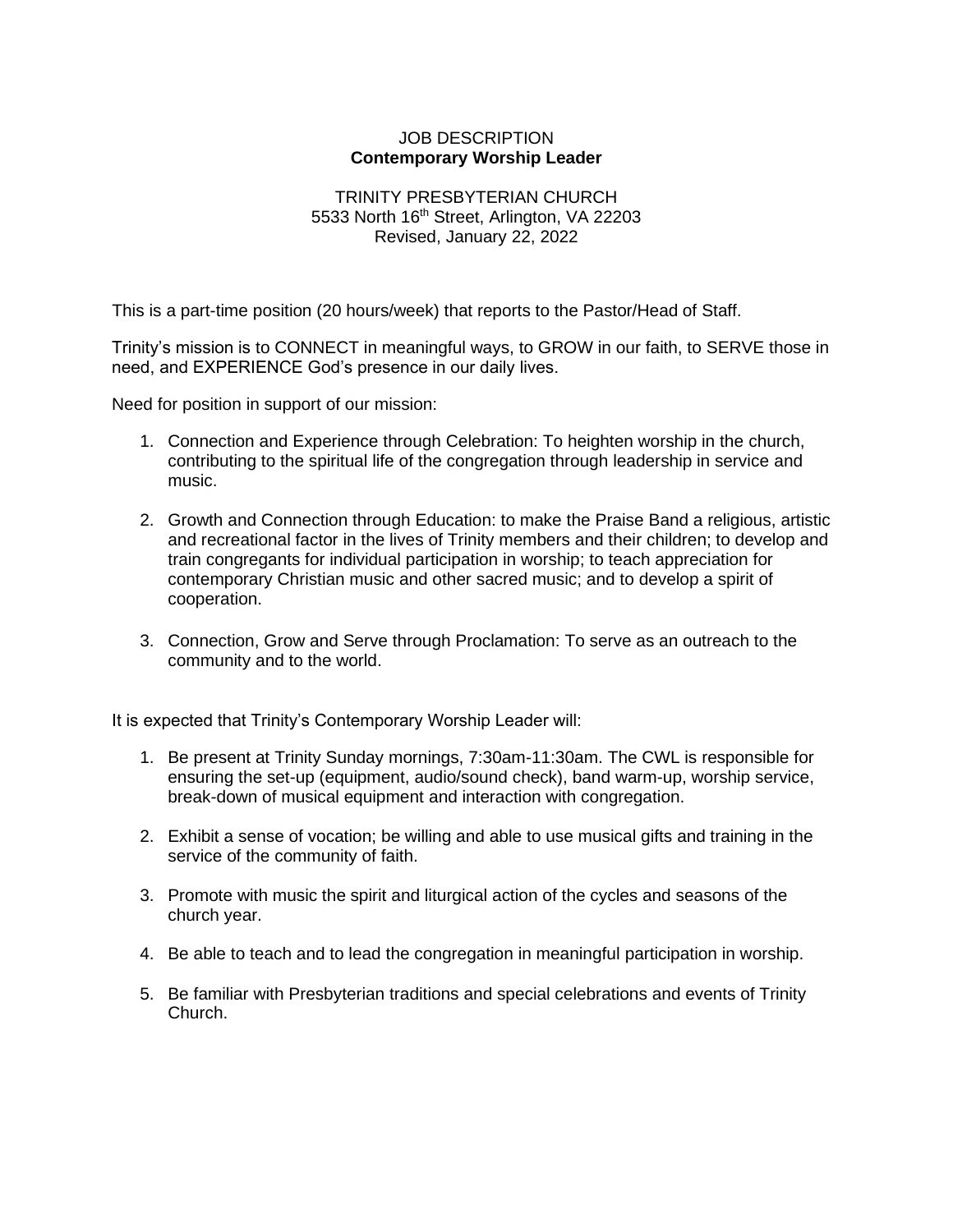- 6. Prepare for every rehearsal, service and performance. Even when the Contemporary Worship Leader is not available for service, the CWL will arrange for the worship music to be covered by volunteers or guest musicians.
- 7. Maintain courteous and respectful relations with all staff and members. Supervise volunteer musicians in a professional and caring manner.
- 8. Be available for special services and events, for example, funerals, all-church services, occasional evening services (Easter, Advent, etc.).

The job of Contemporary Worship Leader covers a broad spectrum of activities. Leadership and communication skills are important for motivating and teaching musicians and leading the congregation in worship. As a staff member of Trinity, the Contemporary Worship Leader will need to project the Christian virtues of friendliness, genuine concern, helpfulness, and kindness with all whom the CWL interacts with. The ability to work as a professional with other professionals such as clergy and other musicians is fundamental. Although work in worship services is visible, much of the other work, such as preparation, is not. Both types of work are essential to the job.

AREAS OF RESPONSIBILITY FOR THE CONTEMPORARY WORSHIP LEADER

- 1. (25% 5) Sunday Worship Leadership
	- a. Rehearse and lead music to enhance worship before, during, and after services
	- b. Prepare lyric slides that the congregation will be singing each Sunday in a form that will be easy for slide runner to run and congregation to follow
	- c. Work with staff on all necessary advance preparation for worship services — music selection, slides, etc.
- 2. (25% 5) Lead and Minister to Praise Band and Other Soloists/Small Groups
	- a. Prepare for and lead weekly Praise Band rehearsals; encourage/recruit members (treat like a "small group" - fellowship and nurture as needed).
	- b. Encourage and recruit other members of congregation such as adults and youth — for occasional participation in worship services.
	- c. Look for/be open to opportunities to work with children on music  $-$  e.g. children's moments, Sunday School hour, Vacation Bible School.
	- d. Prepare/utilize resources for at-home rehearsal by Praise Band as appropriate.
- 3. (20% 4) Preparation and Performance
	- a. Maintain technical skills with regular practice.
	- b. Maintain knowledge of new music and trends.
	- c. Work to identify and introduce new pieces to be included in Sunday worship, by the Praise Band and others.
	- d. Learn and adapt song accompaniments and arrangements.
	- e. Supervise instrument and equipment maintenance as needed.
	- f. Grow professional skills through continuing education events and conferences.